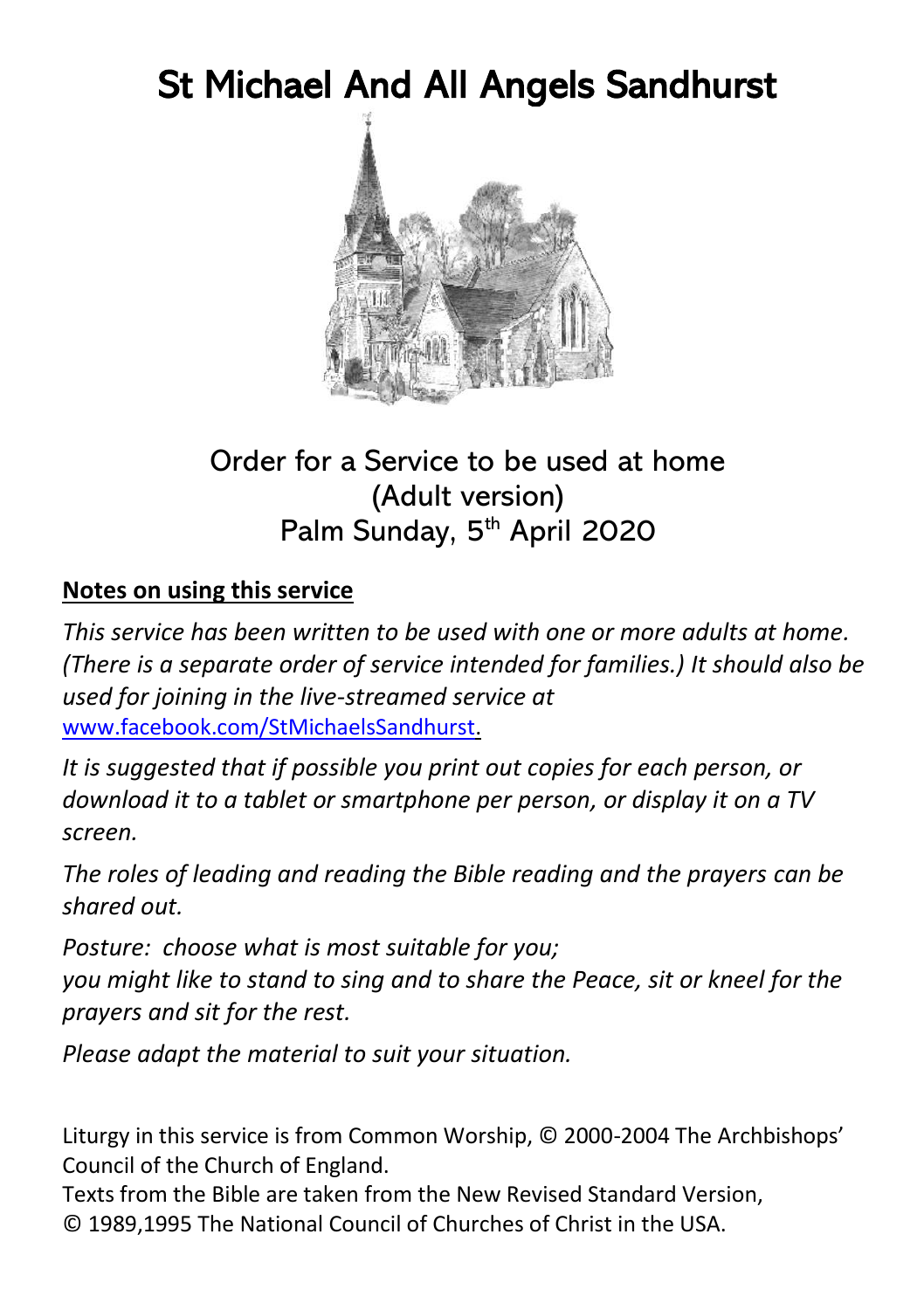### *Opening Prayer*

In the name of the Father, and of the Son, and of the Holy Spirit. **Amen.**

Hosanna to the Son of David, the King of Israel. Blessed is he who comes in the name of the Lord

## **Hosanna in the Highest!**

The Lord be with you **And also with you.**

## **Hymn**

*Listen to it and sing along. You can find it at* [https://www.youtube.com/watch?v=h3a8fTTrAdE&list=RDh3a8f](https://www.youtube.com/watch?v=h3a8fTTrAdE&list=RDh3a8fTTrAdE&index=1) [TTrAdE&index=1](https://www.youtube.com/watch?v=h3a8fTTrAdE&list=RDh3a8fTTrAdE&index=1)

*All glory, laud and honour, To thee, Redeemer, King, To whom the lips of children Made sweet hosannas ring.*

Thou art the King of Israel, Thou David's royal Son, Who in the Lord's Name comest, The King and Blessèd One.

*All glory, laud and honour …*

The company of angels Are praising thee on high, And mortal men and all things Created make reply.

*All glory, laud and honour …*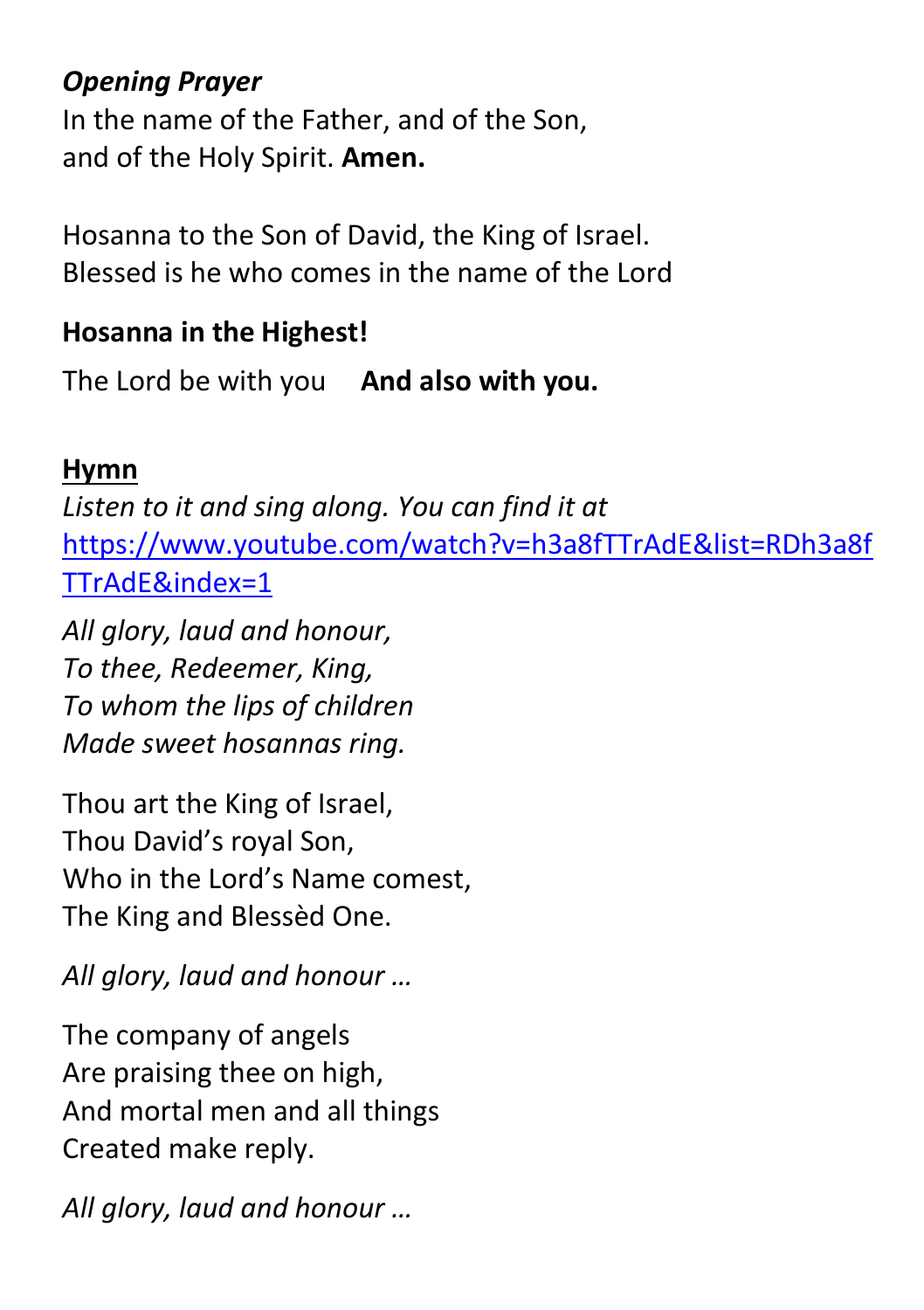The people of the Hebrews With palms before thee went; Our prayer and praise and anthems Before thee we present.

*All glory, laud and honour …*

To thee, before thy passion, They sang their hymns of praise; To thee, now high exalted, Our melody we raise.

*All glory, laud and honour …*

Thou didst accept their praises; Accept the prayers we bring, Who in all good delightest, Thou good and gracious King.

*All glory, laud and honour …*

## **Confession**

Our Lord Jesus Christ said: The first commandment is this: 'Hear, O Israel, the Lord our God is the only Lord. You shall love the Lord your God with all your heart, with all your soul, with all your mind, and with all your strength.' The second is this: 'Love your neighbour as yourself.' There is no other commandment greater than these. On these two commandments hang all the law and the prophets. **Amen. Lord, have mercy.**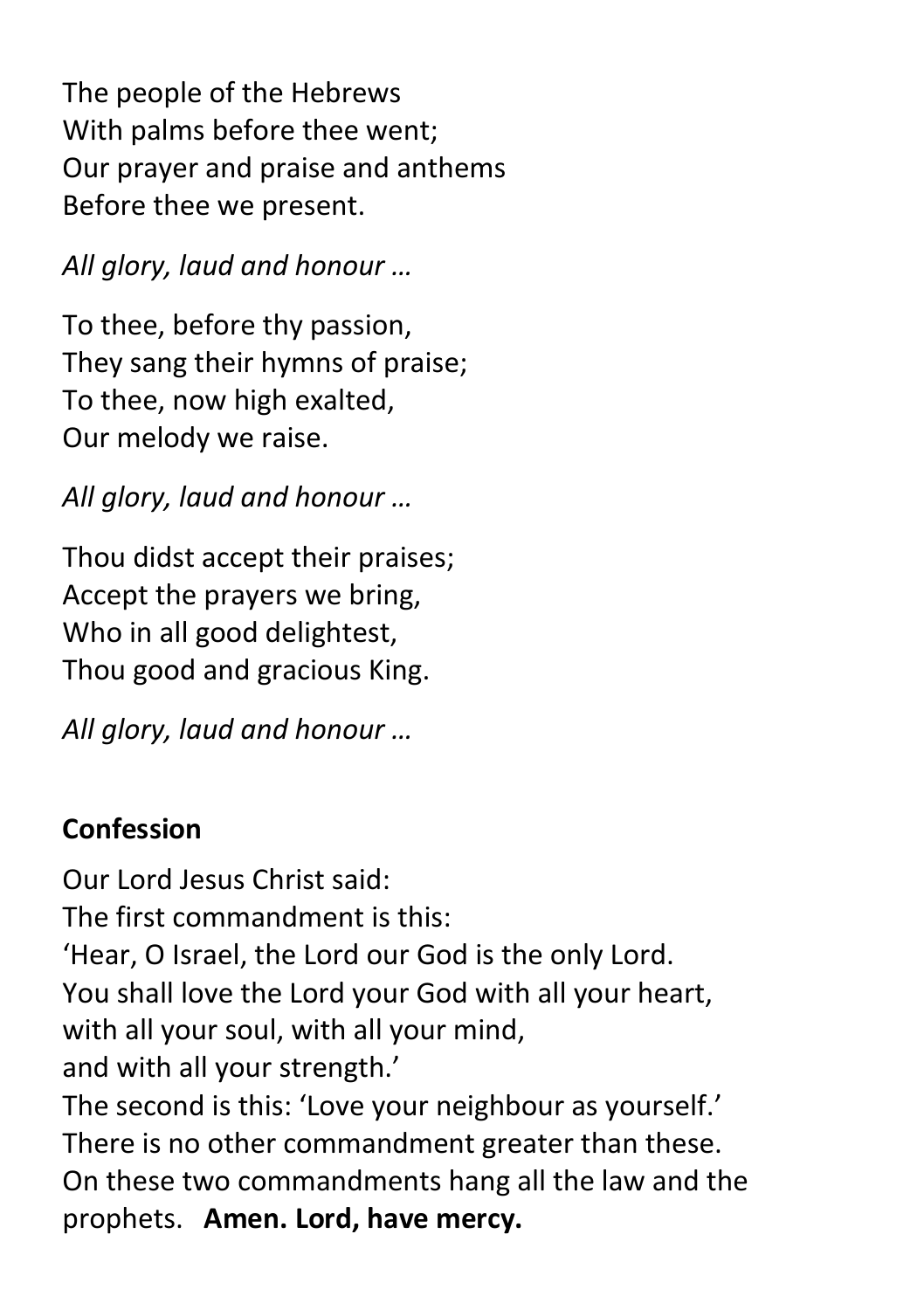## *Silence*

Let us confess our sins to Almighty God.

**Most merciful God, Father of our Lord Jesus Christ, we confess that we have sinned in thought, word and deed. We have not loved you with our whole heart. We have not loved our neighbours as ourselves. In your mercy forgive what we have been, help us to amend what we are, and direct what we shall be; that we may do justly, love mercy, and walk humbly with you, our God. Amen.**

The almighty and merciful Lord grant *us* pardon and forgiveness of all *our* sins, time for amendment of life, and the grace and strength of the Holy Spirit. **Amen.**

# *The Collect for Palm Sunday*

Almighty and everlasting God, who in your tender love towards the human race sent your Son our Saviour Jesus Christ to take upon him our flesh and to suffer death upon the cross: grant that we may follow the example of his patience and humility, and also be made partakers of his resurrection; through Jesus Christ your Son our Lord, who is alive and reigns with you, in the unity of the Holy Spirit, one God, now and for ever. **Amen**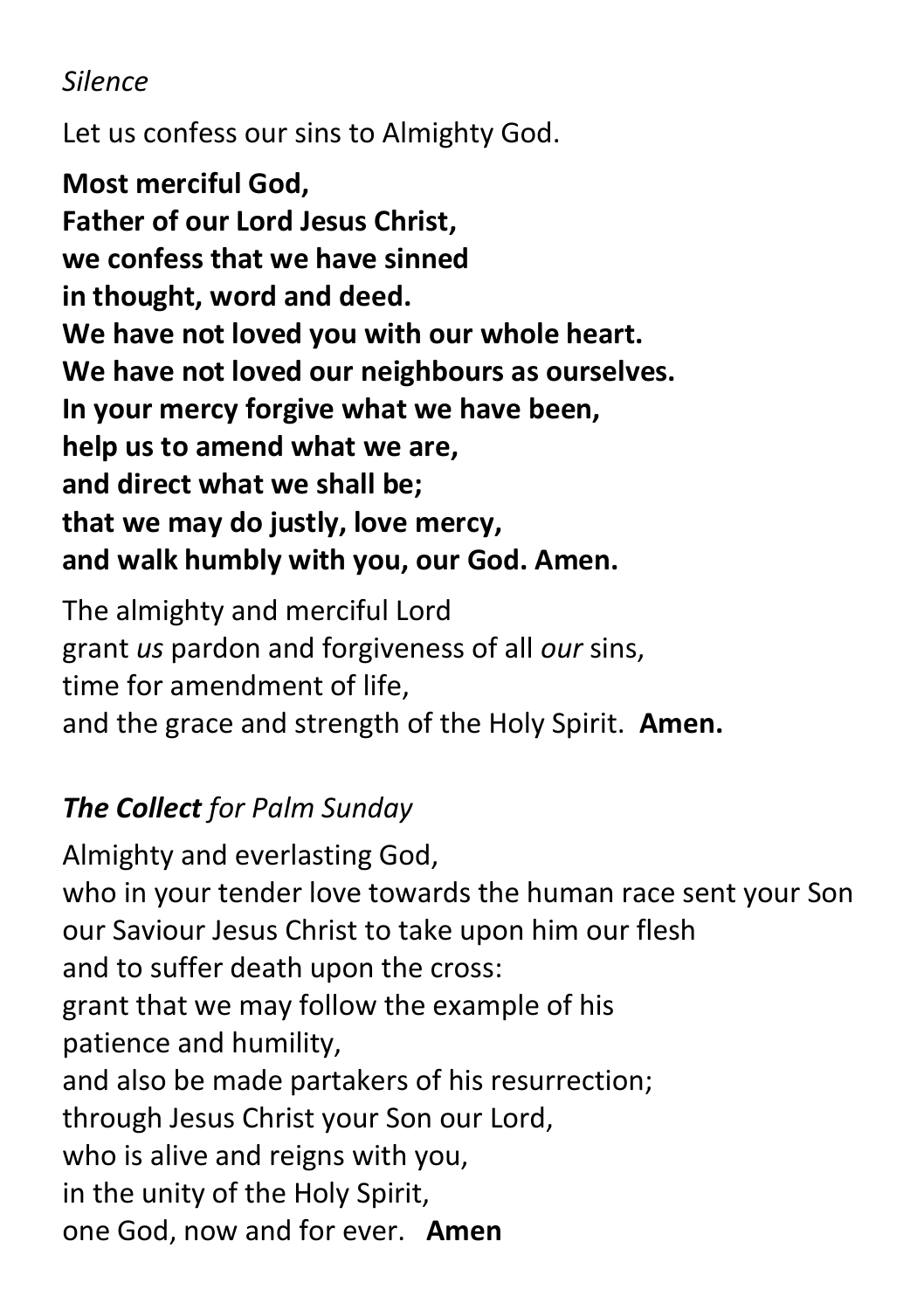#### *Bible Readings*

#### **Psalm 118:19-29**

**<sup>19</sup>**Open to me the gates of righteousness, that I may enter through them and give thanks to the LORD.

**<sup>20</sup>** This is the gate of the LORD; the righteous shall enter through it.

- **<sup>21</sup>** I thank you that you have answered me and have become my salvation.
- **<sup>22</sup>** The stone that the builders rejected has become the chief cornerstone.
- **<sup>23</sup>** This is the LORD's doing; it is marvellous in our eyes.
- **<sup>24</sup>** This is the day that the LORD has made; let us rejoice and be glad in it.
- **<sup>25</sup>** Save us, we beseech you, O LORD! O LORD, we beseech you, give us success!
- **<sup>26</sup>** Blessed is the one who comes in the name of the LORD. We bless you from the house of the LORD.

**<sup>27</sup>** The LORD is God,

and he has given us light.

Bind the festal procession with branches, up to the horns of the altar.

- **<sup>28</sup>** You are my God, and I will give thanks to you; you are my God, I will extol you.
- **<sup>29</sup>**O give thanks to the LORD, for he is good, for his steadfast love endures for ever.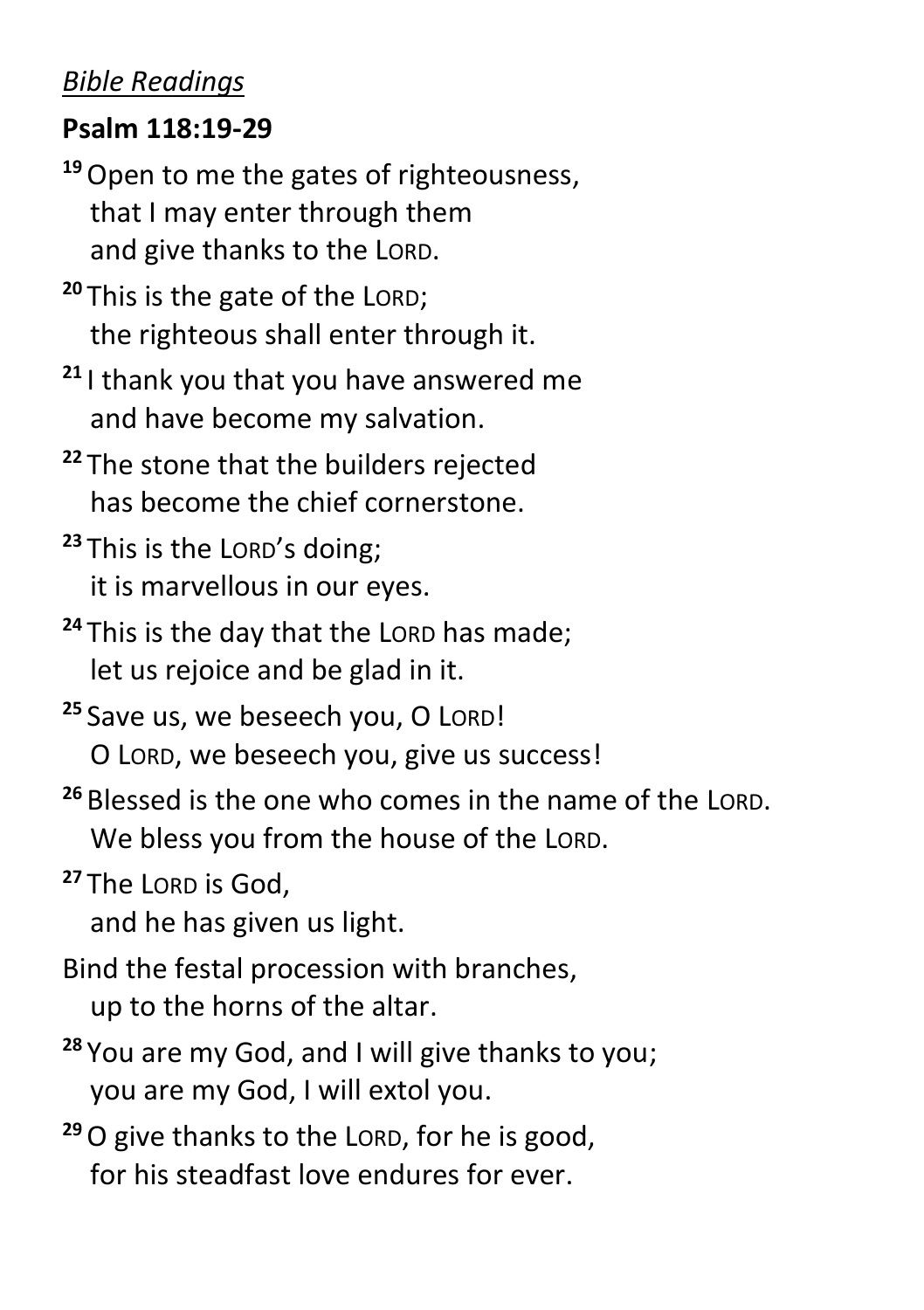### *Gospel Acclamation*

Praise to you, O Christ, King of eternal glory. You humbled yourself and became obedient unto death, even death on a cross. Therefore God has highly exalted you and given you the name that is above every name.

**Praise to you, O Christ, King of eternal glory.** 

Hear the Gospel of our Lord Jesus Christ according to Matthew. **Glory to you, O Lord.**

Matthew 21:1-11 (NRSV)

When they had come near Jerusalem and had reached Bethphage, at the Mount of Olives, Jesus sent two disciples, **2** saying to them, 'Go into the village ahead of you, and immediately you will find a donkey tied, and a colt with her; untie them and bring them to me. **<sup>3</sup>** If anyone says anything to you, just say this, "The Lord needs them." And he will send them immediately.' **<sup>4</sup>** This took place to fulfil what had been spoken through the prophet, saying,

**5** 'Tell the daughter of Zion, Look, your king is coming to you, humble, and mounted on a donkey, and on a colt, the foal of a donkey.'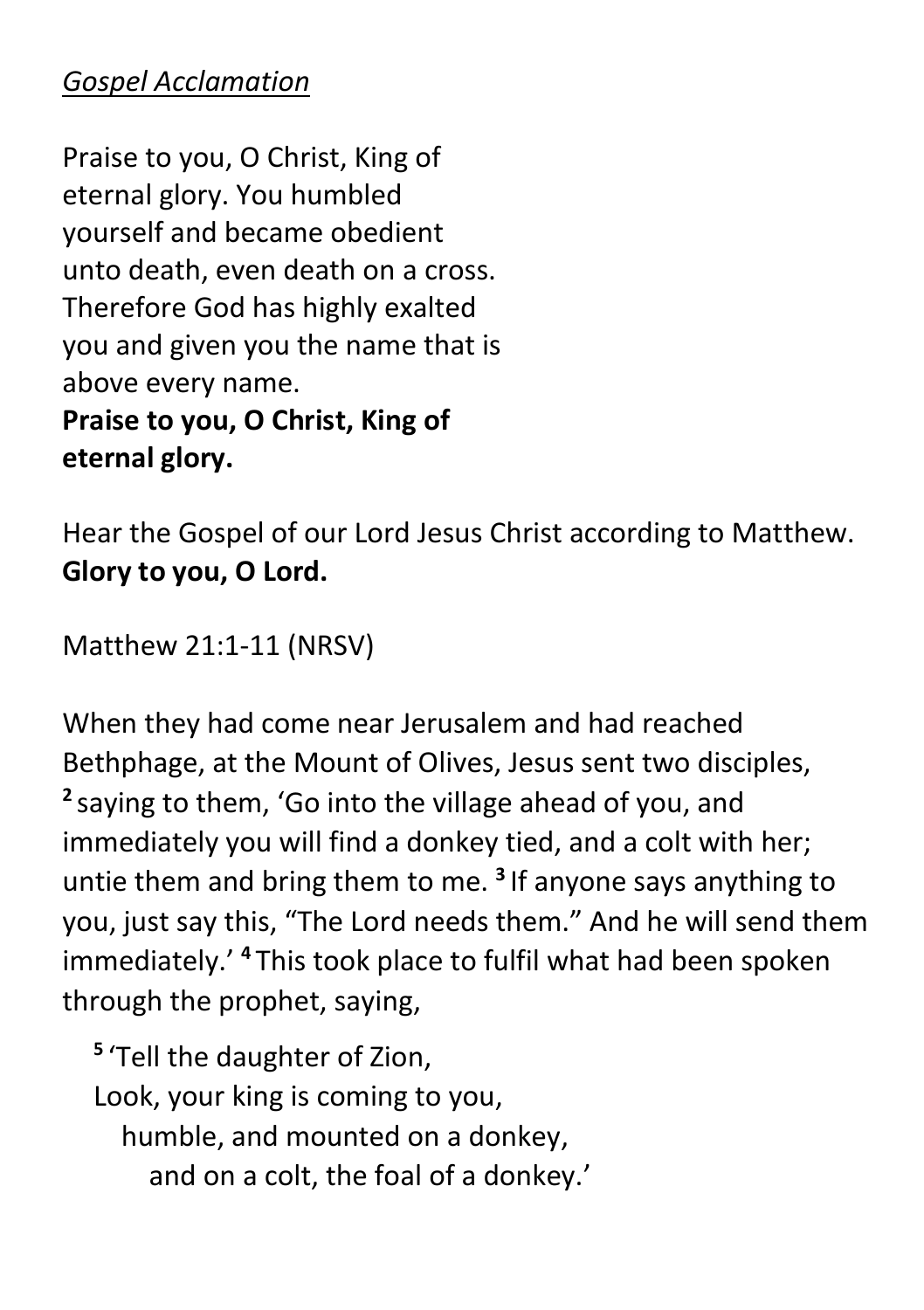**<sup>6</sup>** The disciples went and did as Jesus had directed them; **<sup>7</sup>** they brought the donkey and the colt, and put their cloaks on them, and he sat on them. **<sup>8</sup>**A very large crowd spread their cloaks on the road, and others cut branches from the trees and spread them on the road. **<sup>9</sup>** The crowds that went ahead of him and that followed were shouting,

'Hosanna to the Son of David!

 Blessed is the one who comes in the name of the Lord! Hosanna in the highest heaven!'

**<sup>10</sup>**When he entered Jerusalem, the whole city was in turmoil, asking, 'Who is this?' **<sup>11</sup>** The crowds were saying, 'This is the prophet Jesus from Nazareth in Galilee.'

This is the Gospel of the Lord: **Praise to you, O Christ.**

*A Sermon by Rev John White is available to read at*  [http://www.stmichaels-sandhurst.org.uk/april-2020](http://www.stmichaels-sandhurst.org.uk/april-2020-services.html) [services.html](http://www.stmichaels-sandhurst.org.uk/april-2020-services.html)

## *Creed*

**We believe in one God, the Father, the Almighty, maker of heaven and earth, of all that is, seen and unseen.**

**We believe in one Lord, Jesus Christ, the only Son of God, eternally begotten of the Father, God from God, Light from Light, true God from true God,**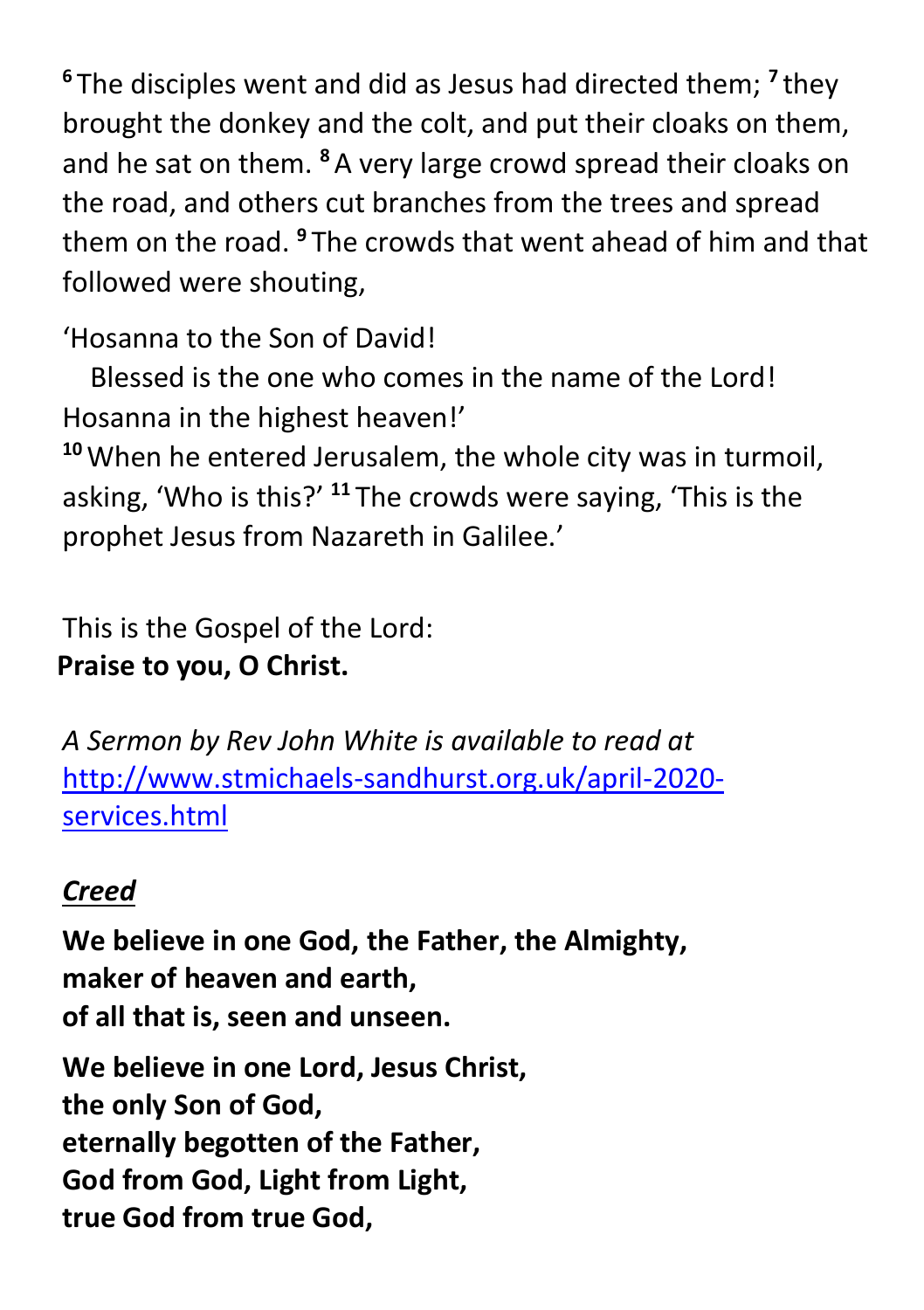**begotten, not made, of one Being with the Father; through him all things were made. For us and for our salvation he came down from heaven, was incarnate from the Holy Spirit and the Virgin Mary, and was made man. For our sake he was crucified under Pontius Pilate; he suffered death and was buried. On the third day he rose again in accordance with the Scriptures; he ascended into heaven and is seated at the right hand of the Father. He will come again in glory to judge the living and the dead, and his kingdom will have no end. We believe in the Holy Spirit, the Lord, the giver of life, who proceeds from the Father and the Son, who with the Father and the Son is worshipped and glorified, who has spoken through the prophets. We believe in one holy catholic and apostolic Church. We acknowledge one baptism for the forgiveness of sins.**

**We look for the resurrection of the dead,**

**and the life of the world to come.** 

**Amen.**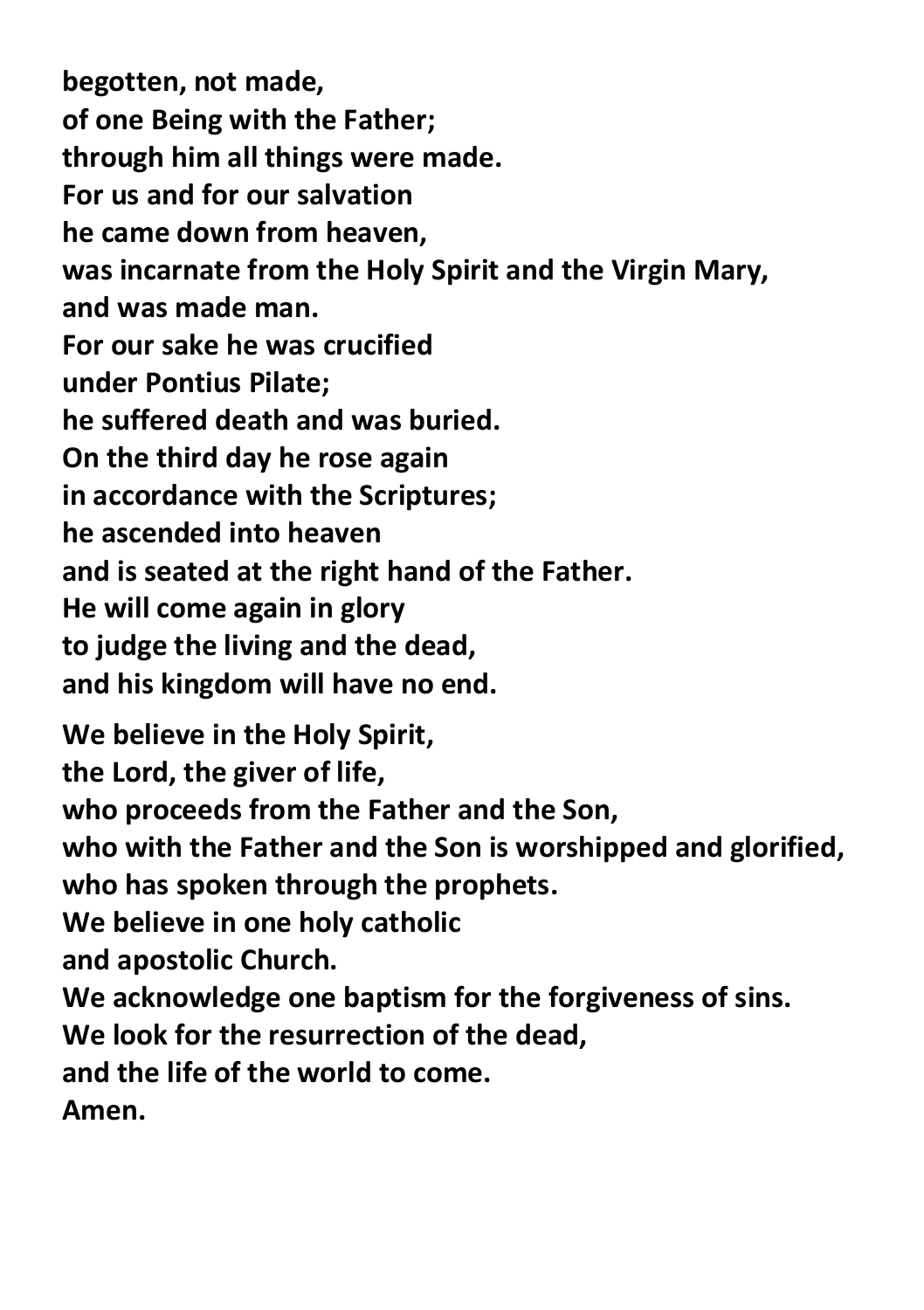#### *Prayers*

Jesus, our King, who entered the Holy City in humility and was lifted up on the Cross to reconcile us to the Father; we pray for peace and justice in our broken and suffering world; strengthen and empower all who seek to bring harmony and reconciliation among the nations, between communities and within families;

inspire your Church throughout the world to proclaim the gospel of your salvation in word and deed, so that men, women and children may know the healing power of your love.

#### Lord, hear us. **Lord, graciously hear us**

Lord Christ,

the chief priests and elders plotted your death because of jealousy and fear,

and Pontius Pilate chose expediency over principle;

guide the leaders of nations and all who have responsibility over the lives of others,

that they may protect the vulnerable and pursue the paths of justice and peace.

Especially we pray for wisdom for all governments as they face the threat of the Corona virus pandemic.

Lord, hear us. **Lord, graciously hear us**

Lord Jesus,

you were wounded for our transgressions,

and by your bruises we are healed;

bring wholeness to all who suffer in body, mind or spirit

– those who are ill in hospital or at home,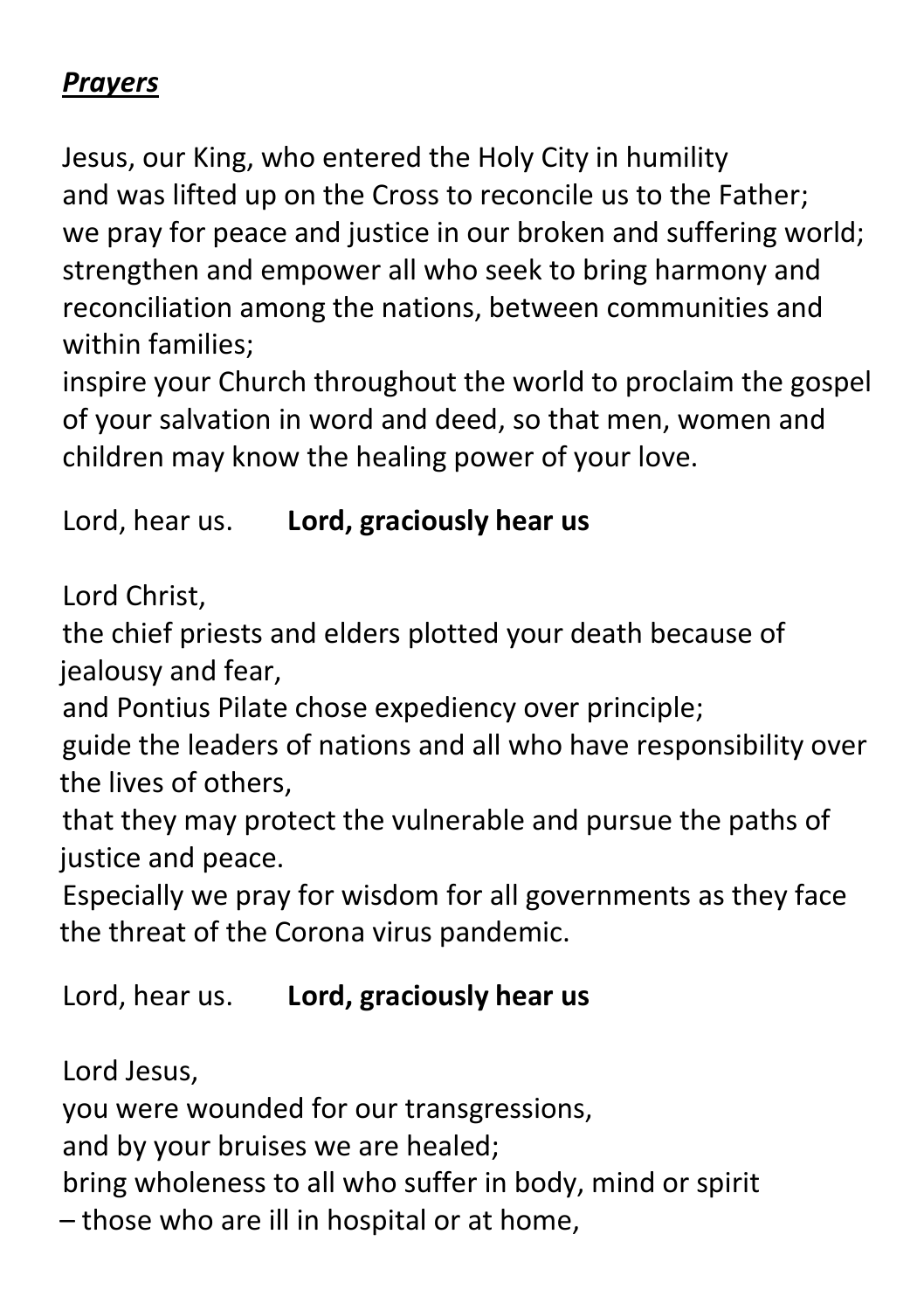those troubled with anxiety for themselves or for those they love, and those alienated from each other or from your love. We pray for wisdom, skill and protection for all who work to relieve their suffering.

Lord, hear us. **Lord, graciously hear us**

Blessed Lord,

who died to bring us life and rose victorious over death; we commend to your mercy those who face their own death or the death of loved ones, and those who have died; and we ask you to comfort all who mourn: give them hope, and the joy of your risen presence.

Lord, hear us. **Lord, graciously hear us**

Merciful Father,

**Accept these prayers for the sake of your Son Our Saviour Jesus Christ. Amen.**

## *The Peace*

*Leader:* The Peace of the Lord be always with you. **And also with you.**

*Leader:* Let us offer one another a sign of peace*.*

*The peace is shared. This can be with a sign rather than a handshake.*

*The live-streamed service will include Holy Communion. If you are not watching the service but conducting your own, you can skip to the Post-Communion prayer and last hymn.*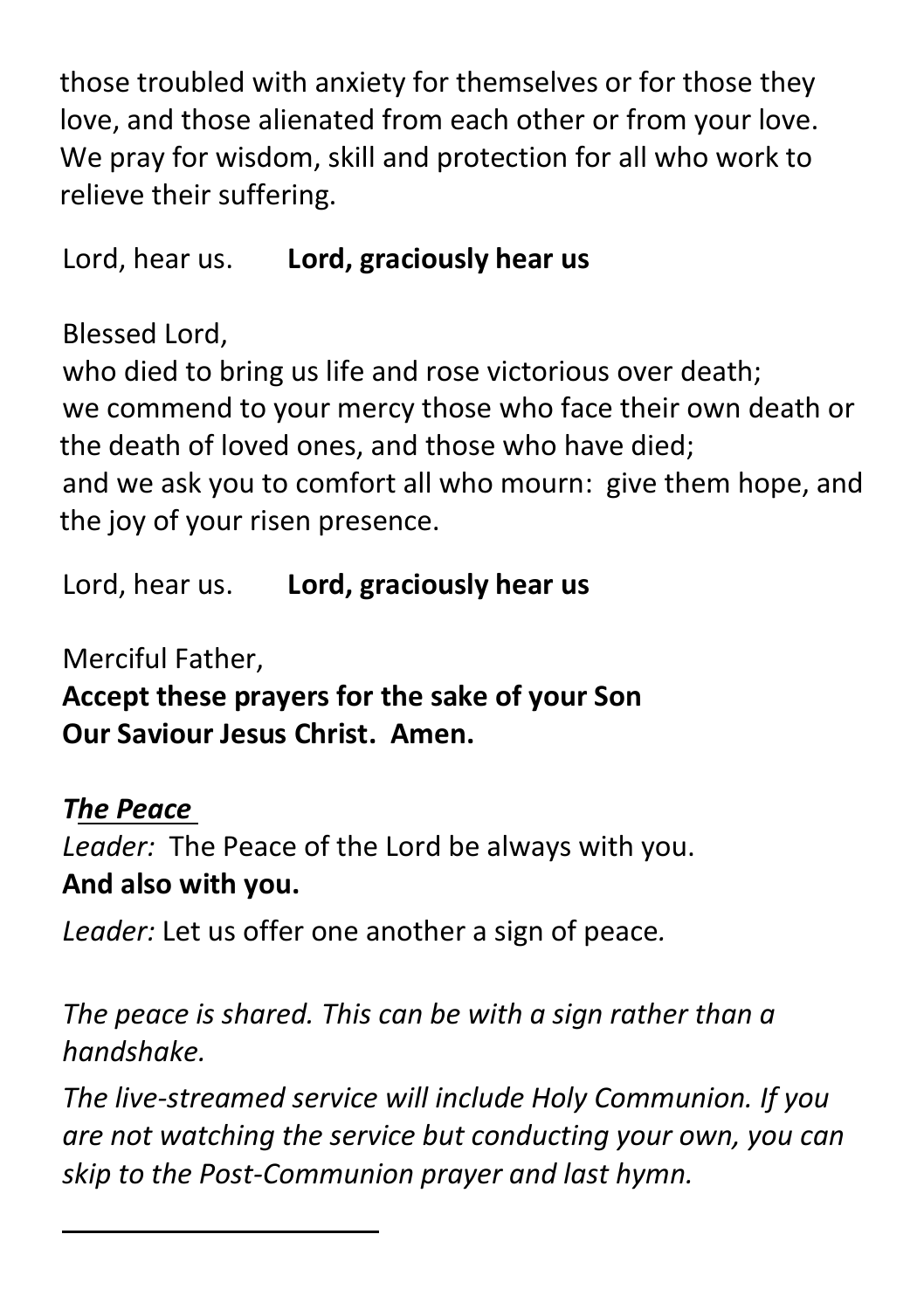# *The Communion*

# **The taking of the Gifts**

*The Priest leading the service gives thanks for the bread and wine in these or similar words:*



Blessed are you, Lord God of all creation: through your goodness we have this bread to set before you, which earth has given and human hands have made. It will become for us the bread of life. **Blessed be God for ever.**

Blessed are you, Lord God of all creation: through your goodness we have this wine to set before you, fruit of the vine and work of human hands. It will become for us the cup of salvation. **Blessed be God for ever.**

# **Prayer of Thanksgiving**

The Lord is here. **His Spirit is with us.**

Lift up your hearts. **We lift them to the Lord.**

Let us give thanks to the Lord our God. **It is right to give thanks and praise.**

Almighty God, good Father to us all, your face is turned towards your world. In love you gave us Jesus your Son to rescue us from sin and death. Your word goes out to call us home to the city where angels sing your praise.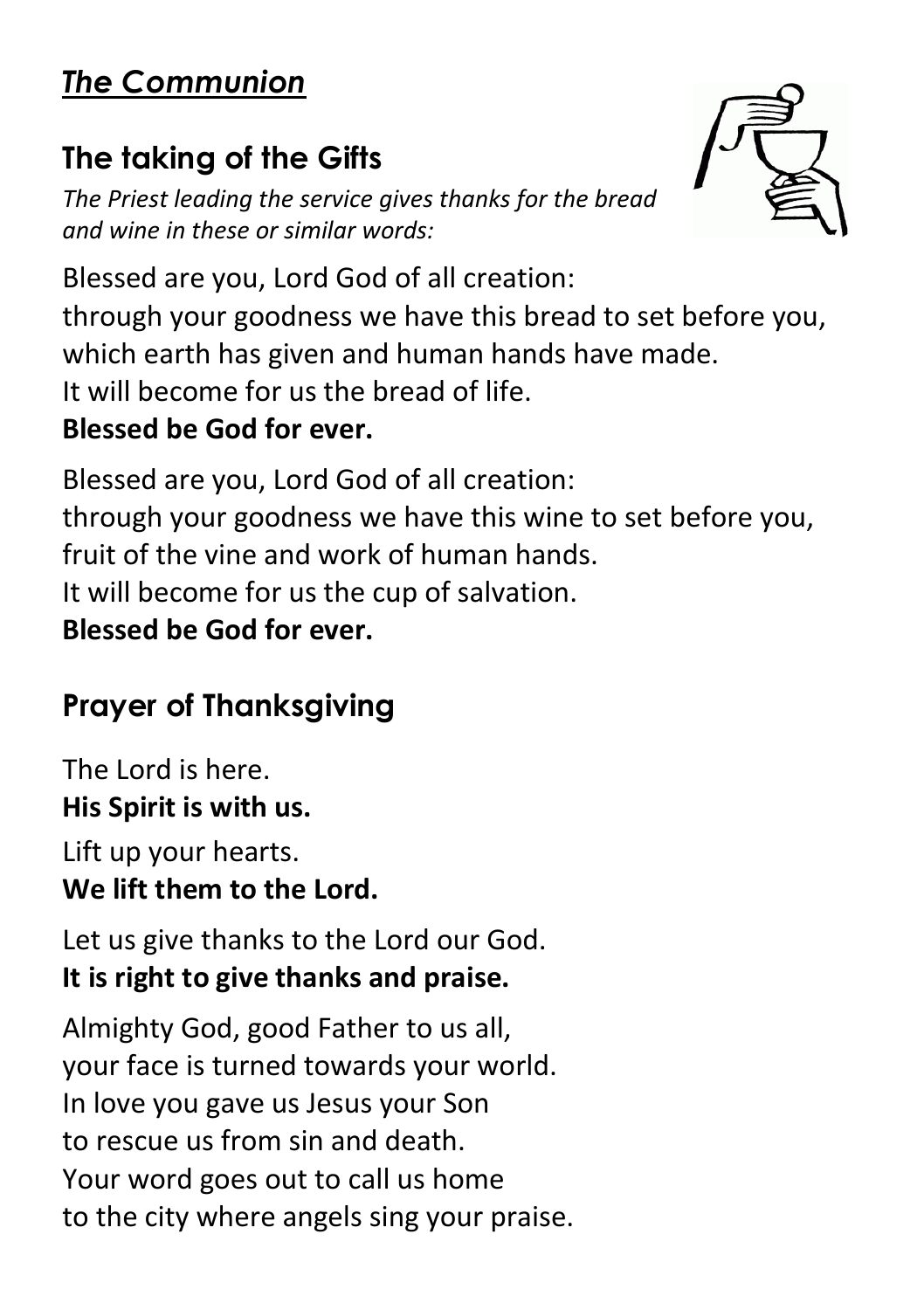We join with them in heaven's song:

**Holy, holy, holy Lord, God of power and might, heaven and earth are full of your glory. Hosanna in the highest. Blessed is he who comes in the name of the Lord. Hosanna in the highest.**

*The priest continues the Prayer. The response to*

This is his story/This is our story *is* **This is our song: Hosanna in the highest.**

*The prayer ends:* … where all creation worships you, Father, Son and Holy Spirit:

## **Blessing and honour and glory and power be yours for ever and ever. Amen.**

We join our prayers with Christians throughout the world as we say the prayer which Jesus taught:

**Our Father, who art in heaven, hallowed be thy name, thy kingdom come, thy will be done on earth as it is in heaven. Give us this day our daily bread. And forgive us our trespasses as we forgive those who trespass against us.**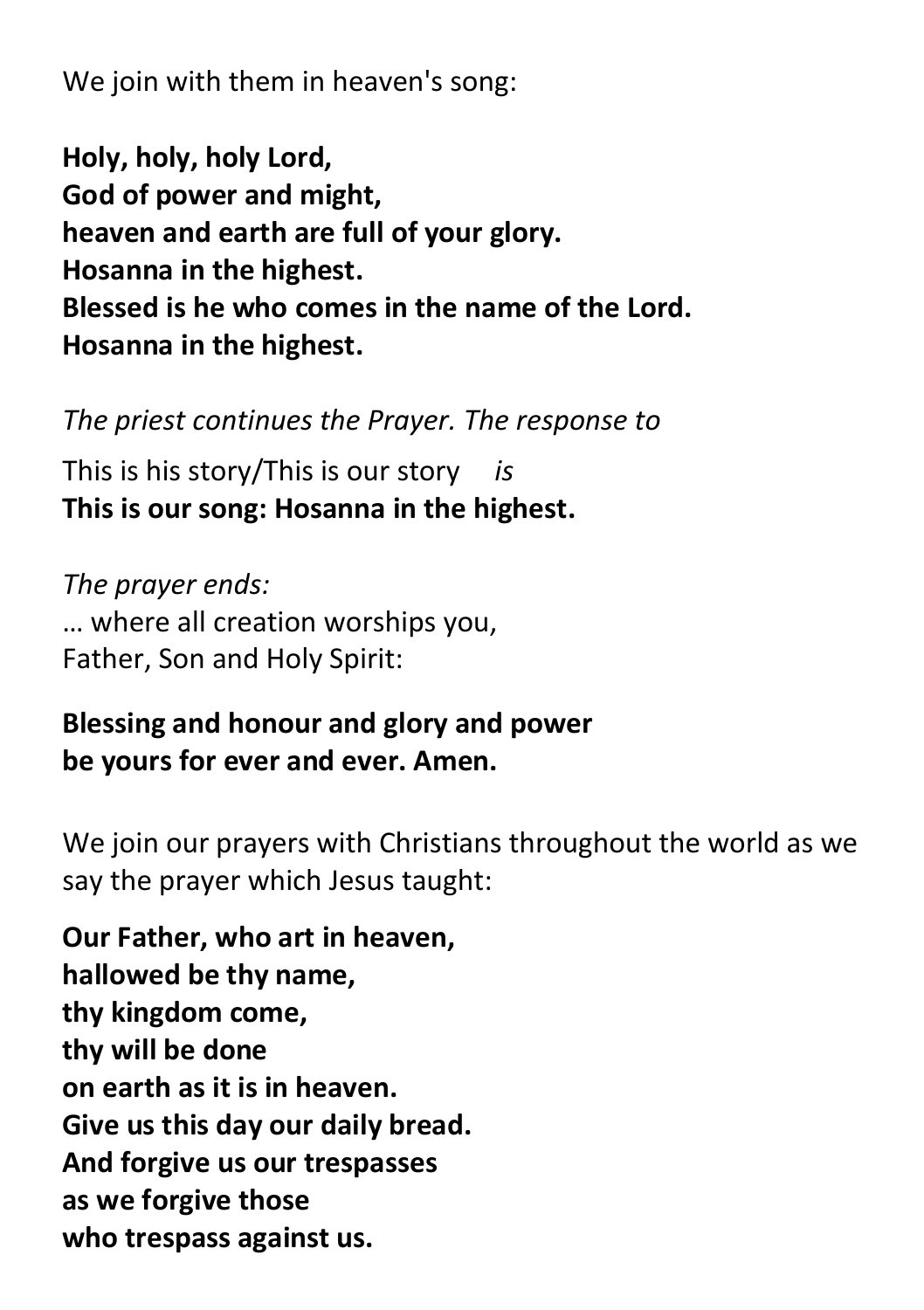**And lead us not into temptation but deliver us from evil. For thine is the kingdom, the power and the glory for ever and ever. Amen.**

**The breaking of bread**

*The priest breaks the consecrated bread.*

Every time we eat this bread and drink this cup **We proclaim the Lord's death until he comes.**

**Lamb of God, you take away the sin of the world, have mercy on us.**

**Lamb of God, you take away the sin of the world, have mercy on us.**

**Lamb of God, you take away the sin of the world, grant us peace.**

# **Post-Communion Prayer**

Lord Jesus Christ, you humbled yourself in taking the form of a servant, and in obedience died on the cross for our salvation: give us the mind to follow you and to proclaim you as Lord and King, to the glory of God the Father. **Amen.**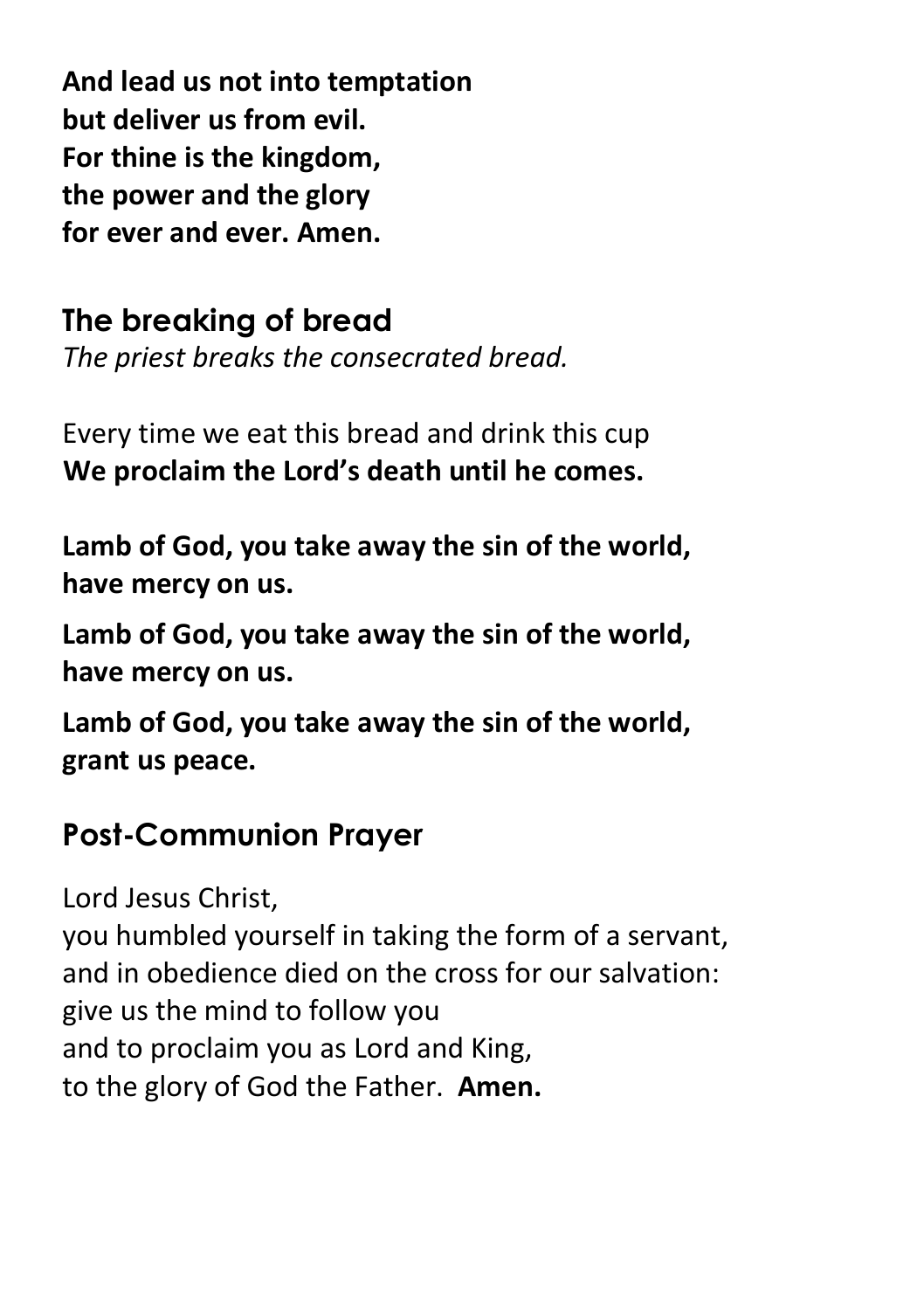#### **Hymn** *You can listen to this at*  [https://www.youtube.com/watch?v=GaR4DSjBLO4&feature=yo](https://www.youtube.com/watch?v=GaR4DSjBLO4&feature=youtu.be&list=PL0yuQv2bo5xe90ZG5ZNmUJa7zogyNkyfQ) [utu.be&list=PL0yuQv2bo5xe90ZG5ZNmUJa7zogyNkyfQ](https://www.youtube.com/watch?v=GaR4DSjBLO4&feature=youtu.be&list=PL0yuQv2bo5xe90ZG5ZNmUJa7zogyNkyfQ)

My song is love unknown, My Saviour's love to me: Love to the loveless shown, That they might lovely be. O who am I, that for my sake My Lord should take frail flesh and die?

He came from his blessed throne, Salvation to bestow; But men made strange, and none The longed-for Christ would know: But O! my Friend, my Friend indeed, Who at my need his life did spend.

Sometimes they strew his way, And his sweet praises sing; Resounding all the day Hosannas to their King: Then 'Crucify!' is all their breath, And for his death they thirst and cry.

They rise and needs will have My dear Lord made away; A murderer they save, The Prince of life they slay, Yet cheerful he to suffering goes, That he his foes from thence might free.